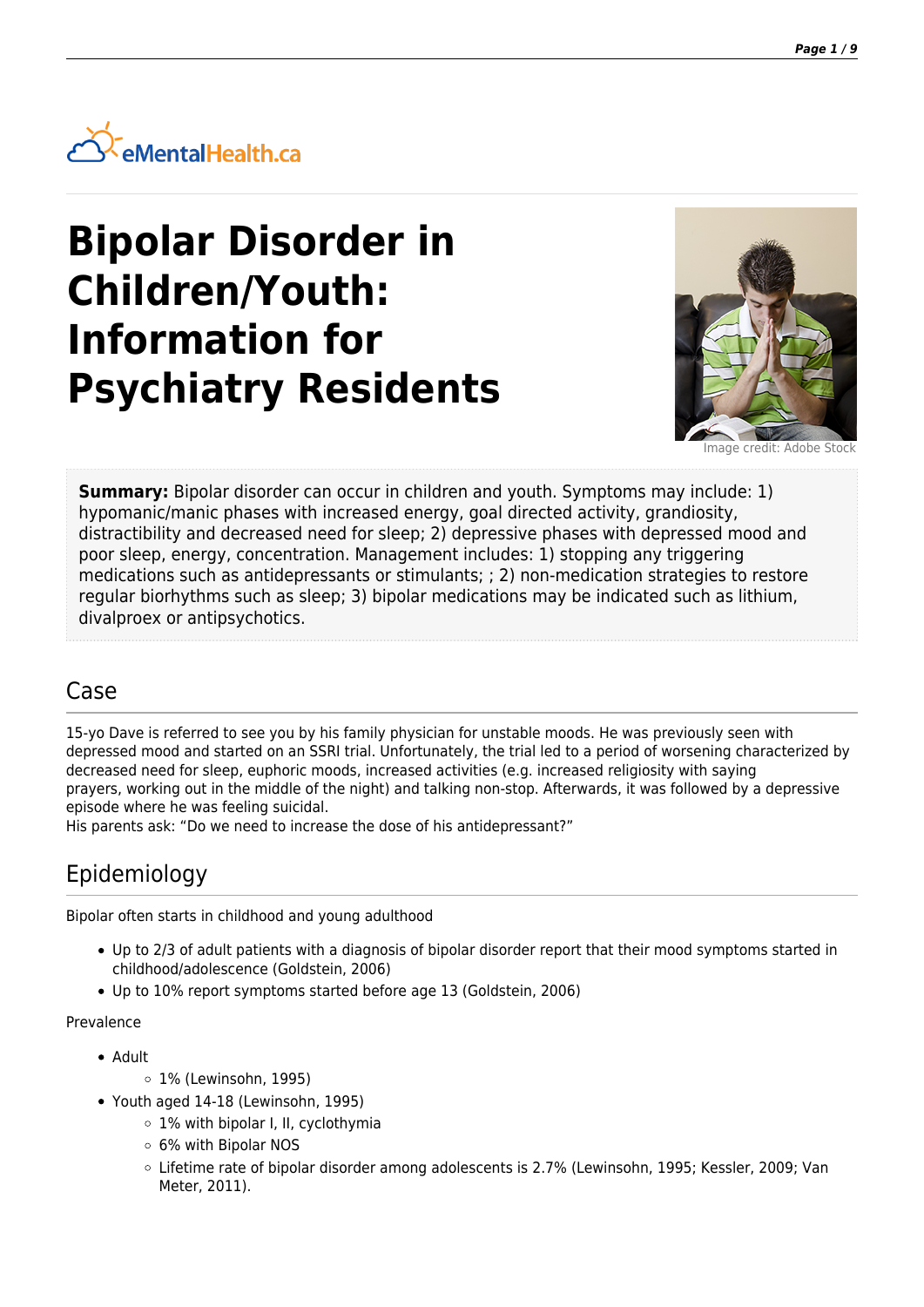# Red Flags for Paediatric Bipolar

The following symptoms, especially if episodic, are red flags for bipolar:

- Increased activity and/or elation or silliness.
- Decreased need for sleep, e.g. only sleeping a few hours and then not being tired the next day.
- Presence of psychotic symptoms (e.g. hallucinations, delusions).

# Clinical Presentation

Children/youth with bipolar can present:

- 1. With recurrent episodes of mania or hypomania.
- 2. With or without episodes of depression.

#### **History**

Collateral history from parents (and ideally teachers as well) is important, as children/youth may be poor historians regarding their symptoms. Sample questions to ask, that would need to be modified depending on whether you are asking the child/parent/teacher:

| Mood               | Tell me about your child's moods                                                                                                                                                                                                                                                                                                                                                                                                                        |
|--------------------|---------------------------------------------------------------------------------------------------------------------------------------------------------------------------------------------------------------------------------------------------------------------------------------------------------------------------------------------------------------------------------------------------------------------------------------------------------|
| Mania/Hypomania    | Are there high periods? What are the high periods like?                                                                                                                                                                                                                                                                                                                                                                                                 |
|                    | During high periods, are there problems with:<br>• D)istractibility?<br>• I) ndiscretion, e.g. unhealthy spending, sexual activity, risk-taking behaviours<br>• G) randiosity such as increased self-esteem, thinking they have special powers<br>• F)light of ideas, i.e. thoughts too fast.<br>• A) ctivity increased, e.g. constantly being busy.<br>• S) leep deficit, i.e. decreased need for sleep<br>• T) alkativeness, i.e. talking constantly. |
| Depressive periods | Are there low periods? What are the low periods like?<br>During low periods, are there problems with:<br>$\cdot$ S) leep<br>• I) nterests<br>• E)nergy down<br>• C) oncentration or distractibility?                                                                                                                                                                                                                                                    |
| Substance Use      | Does your child use any substances? E.g. alcohol? Marijuana? Hallucinogens?                                                                                                                                                                                                                                                                                                                                                                             |

## Mood Charts

Consider asking the parents to help the child/youth with a mood chart. Websites with free, downloadable mood charts include:

- Centre for Quality Assessment and Improvement in Mental Health [http://www.cqaimh.org/pdf/tool\\_edu\\_moodchart.pdf](http://www.cqaimh.org/pdf/tool_edu_moodchart.pdf)
- BpChildren <http://www.bpchildren.com/Charting.html>
- Psychiatry24x7 <http://www.psychiatry24x7.com/bgdisplay.jhtml?itemname=mooddiary>

Apps to track moods include: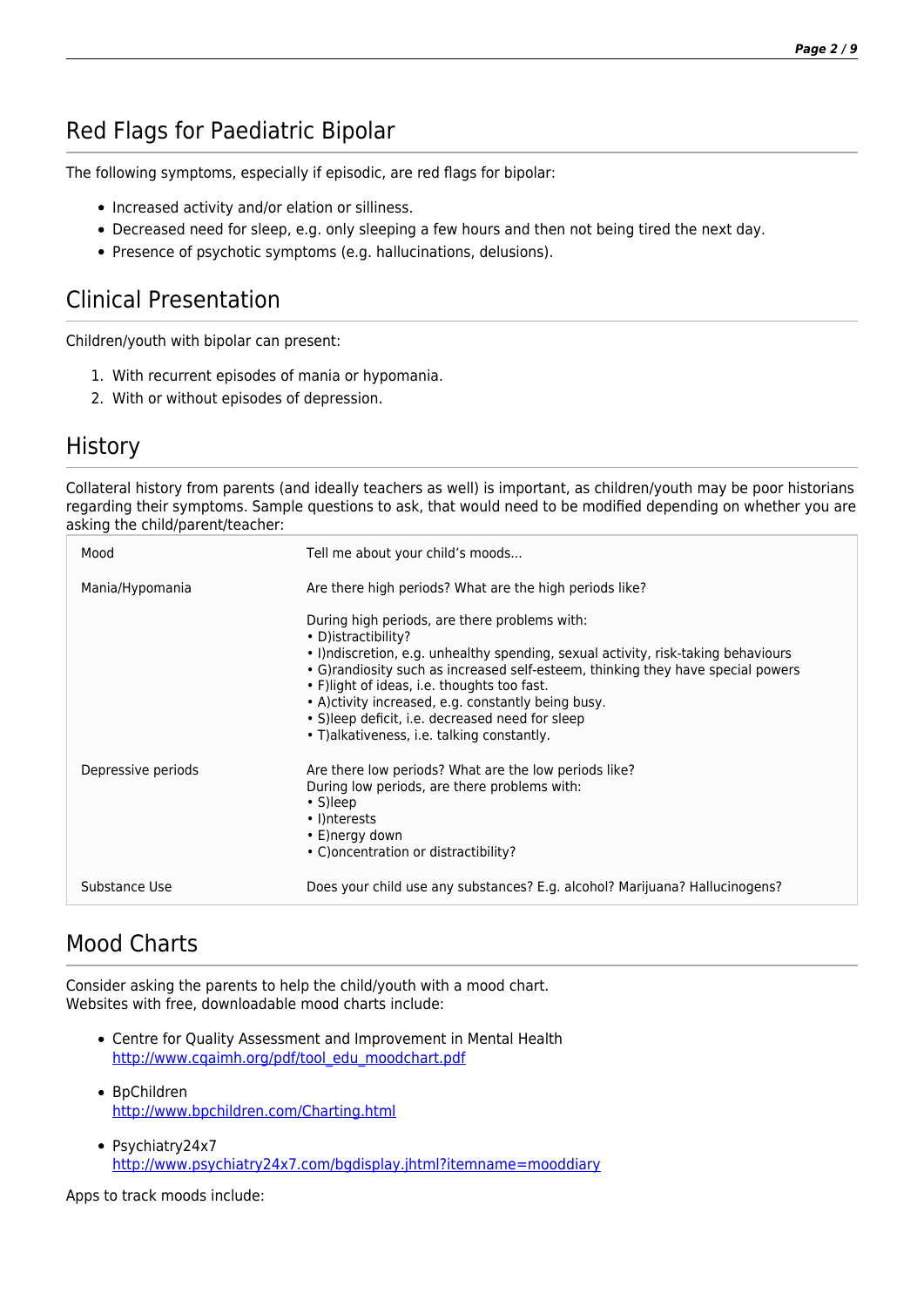• Mood tracker app <https://www.moodtracker.com/index.php>

# Screening Tools

Parent General Behavior Inventory 10-item (PGBI-10M)

- 10-item scale for parents to screen for bipolar in their children
- Scoring instructions
	- $\circ$  Scores from each question are added together to form a total score, with higher scores indicating a greater severity of symptoms.
		- Scores range from 0 to 30.
		- Low scores of 5 and below indicate a very low risk of a bipolar diagnosis.
		- High scores of 18 and over indicate a high risk of a diagnosis of bipolar disorder, increasing the likelihood by a factor of seven or greater.
- URL: [https://moodcenter.org/wp-content/home/ementalhealth/ementalhealth.ca/frontend/uploads/2015/08/P](https://moodcenter.org/wp-content/home/ementalhealth/ementalhealth.ca/frontend/uploads/2015/08/PGBI-Clinical-Version-.pdf) [GBI-Clinical-Version-.pdf](https://moodcenter.org/wp-content/home/ementalhealth/ementalhealth.ca/frontend/uploads/2015/08/PGBI-Clinical-Version-.pdf)
- Reference: Youngstrom, 2008.

7 Up 7 Down Inventory

- 14-question inventory to screen for bipolar developed by Dr. Youngstrom
- · URL: [https://unc.az1.qualtrics.com/jfe/form/SV\\_cBlUQk8Y85LHF41](https://unc.az1.qualtrics.com/jfe/form/SV_cBlUQk8Y85LHF41)

#### Child bipolar questionnaire (CBQ)

- 65 question inventory to screen for bipolar. Free to use, though registration is required.
- URL: <https://www.jbrf.org/the-child-bipolar-questionnaire-for-families-use/>

# Diagnosis of Bipolar in Children/Youth under DSM-5

#### **Is it normal vs. bipolar/hypomania?**

|                             | Normal                                                                                                                                | Bipolar / Hypomania                                                                                                                                                                                                                                                                            |
|-----------------------------|---------------------------------------------------------------------------------------------------------------------------------------|------------------------------------------------------------------------------------------------------------------------------------------------------------------------------------------------------------------------------------------------------------------------------------------------|
| Increased<br>talkativeness  | May be talkative, but can be interrupted                                                                                              | Tends to be talkative, and hard to interrupt                                                                                                                                                                                                                                                   |
| Goal directed<br>activity   | May be extremely active (e.g. those with<br>ADHD) or multi-taskers                                                                    | Increased activity from baseline, such as:<br>E.g. activities happening at unusual times (e.g.<br>late at night)<br>E.g. developmentally inappropriate (e.g.<br>teenager trying to get major bank loan, business<br>deals)                                                                     |
| Decreased need for<br>sleep | May occasionally sleep less than usually, but<br>will usually be tired the next                                                       | May sleep only a few hours (if hypomanic), or<br>not sleep at all (if manic), however, will NOT be<br>tired the next day and still appear to be high<br>energy                                                                                                                                 |
| Grandiosity                 | Many teens may be 'grandiose' in that they<br>think they are the "best" and better than<br>others including their parents and adults. | Increased grandiosity from usual child/youth<br>grandiosity;<br>Grandiosity to an extreme:<br>E.g. believing that one can fly, is invulnerable or<br>other super powers<br>E.g. believing that one is the best sports player<br>even despite being clearly not the best player on<br>the team. |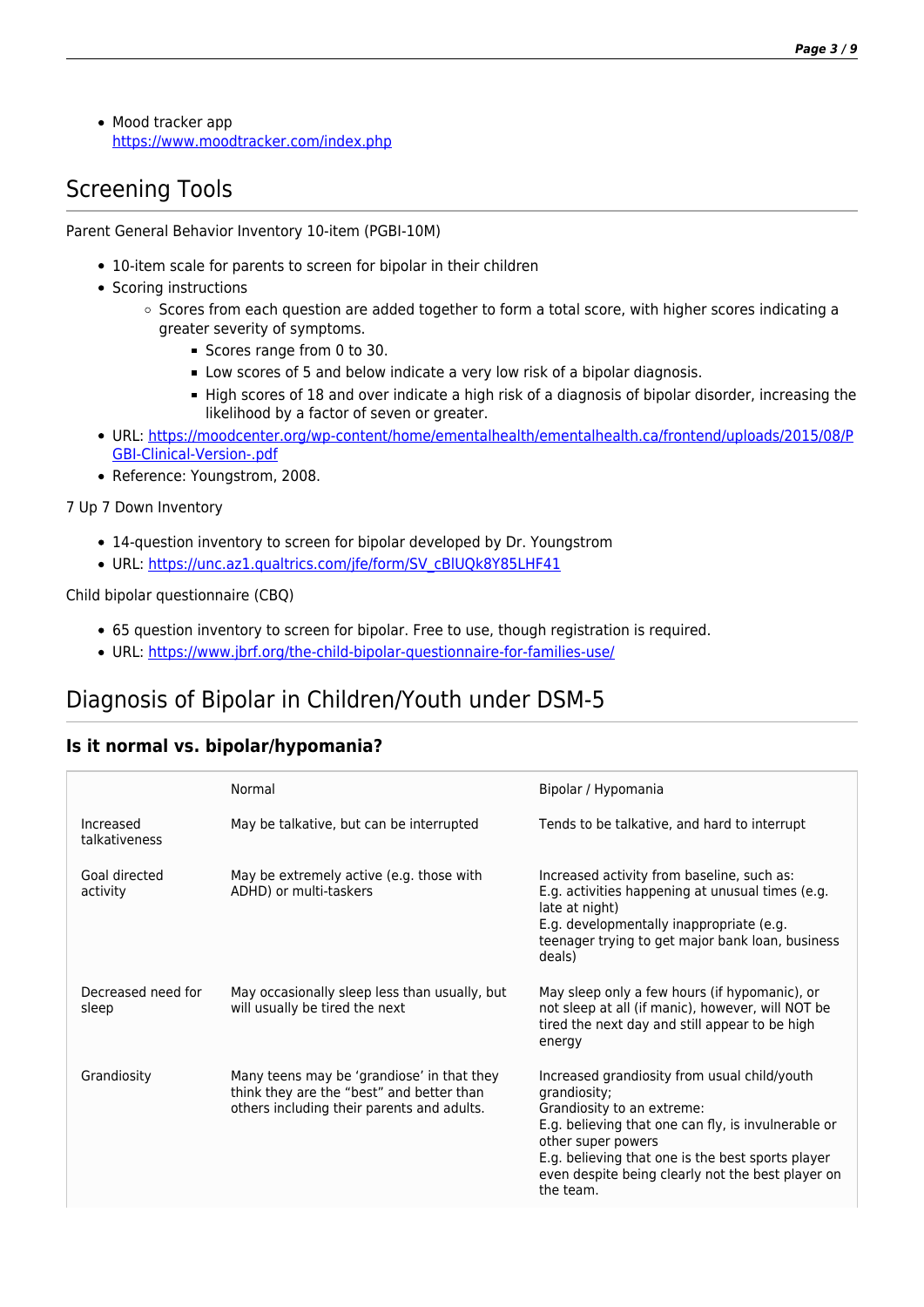| Flation         | Happy while doing pleasurable activities | Inappropriately elated, or excessively elated for<br>what might be expected.                                                                                                                                                                                                |
|-----------------|------------------------------------------|-----------------------------------------------------------------------------------------------------------------------------------------------------------------------------------------------------------------------------------------------------------------------------|
| Sexual interest | May be interested or curious about sex.  | Excessive interest that is inappropriate, e.g.<br>preoccupation with naked people; touching<br>private areas of self or others; wanting to date<br>one's teacher, etc.<br>The interest is not better explained by history of<br>sexual abuse, exposure to pornography, etc. |

#### **Is it hypomania vs. mania?**

|                      | Hypomania                                                                                                                                                                | Mania                                             |
|----------------------|--------------------------------------------------------------------------------------------------------------------------------------------------------------------------|---------------------------------------------------|
| Severity of symptoms | Less severe symptoms                                                                                                                                                     | More severe symptom                               |
| Duration             | At least 4-days (by DSM-IV)                                                                                                                                              |                                                   |
| <b>Function</b>      | Function may appear to be increased in<br>narrow areas (e.g. more social, energy,<br>creativity), but especially with repeated<br>episodes, may show decline in function | Function appears to be more<br>obviously impaired |

#### **Is it bipolar vs ADHD?**

|                          | <b>Bipolar</b>                                                  | ADHD                                                                     |
|--------------------------|-----------------------------------------------------------------|--------------------------------------------------------------------------|
| Age of onset             | Symptom appear age 10 or older                                  | Symptoms are present from earlier<br>age                                 |
| Responsive to stimulants | Symptoms worse with stimulants                                  | Symptoms improve with stimulants                                         |
| Stability of symptoms    | Symptoms are episodic                                           | Symptoms are consistently present                                        |
| Type of symptoms         | Episodes of increased mood,<br>grandiosity, less need for sleep | Inattention, distractibility, problems<br>with low frustration tolerance |

#### **Is there major depression?**

Are there symptoms of

- Depressed mood
- Neurovegetative symptoms such as problems with
	- Decreased sleep
	- Decreased energy
	- Decreased concentration / increased distractibility

## DSM-5 Criteria for Manic Episode

DSM-5 criteria for a manic episode are as follows.

- 1. Distinct period of abnormally and persistently elevated, expansive, or irritable mood lasting at least 1 week (or any duration if hospitalization is necessary).
- 2. During the period of mood disturbance, 3 or more of the following symptoms persisted (4 if the mood is only irritable) and have been present to a significant degree:
	- 1. Inflated self-esteem to levels of grandiosity
	- 2. Decreased need for sleep
	- 3. More talkativeness than usual, often characterized by pressured speech with a sense of a need to keep talking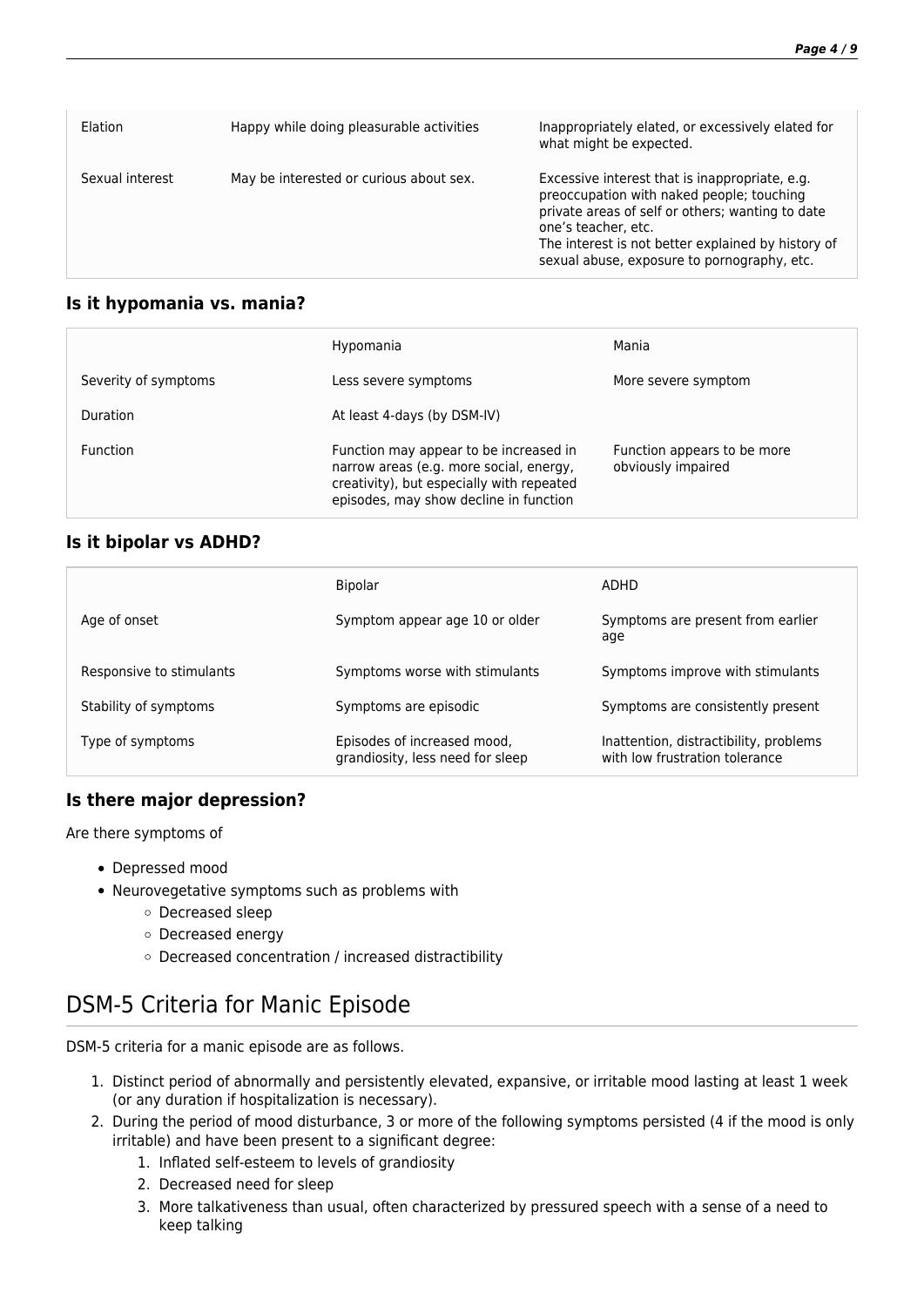- 4. Flight of ideas or a subjective feeling that thoughts are racing
- 5. Distractibility
- 6. Increased goal-directed activity or psychomotor agitation
- 7. Excessive involvement in pleasurable activity that has a high potential for painful consequences (eg, hypersexuality, excessive spending, impetuous traveling)
- 3. Symptoms do not meet the criteria for a mixed episode.
- 4. Mood disturbance is severe enough to cause marked social impairment in occupational functioning, social activities, or relationships with others. Hospitalization may be necessary to prevent harm to self or others or if psychotic features are present.
- 5. Symptoms are not due to the direct physiologic effects of a substance or a general medical condition.

# Predictive Factors for Eventual Bipolar Diagnosis

The following are risk factors associated with an eventual diagnosis of bipolar

- Adolescents with major depression with:
	- Psychosis
	- Medication-induced mania

# DDx of Bipolar, i.e. "the Moody Child", i.e. Affect dysregulation

Medical DDx

| Sleep Disorders                                                       | Any problems with snoring, restless legs? Patients with sleep disorders may have<br>decreased sleep, but this will be followed by fatigue the next day, unlike<br>mania/hypomania                                                                                                                                                         |
|-----------------------------------------------------------------------|-------------------------------------------------------------------------------------------------------------------------------------------------------------------------------------------------------------------------------------------------------------------------------------------------------------------------------------------|
| Tourette's                                                            | Any tics? Patients with Tourette's may have anger and mood dysregulation                                                                                                                                                                                                                                                                  |
| Infectious                                                            | NMDA Encephalitis (Kayser, 2013)<br>• Is there new onset psychosis? Past history of encephalitis? Any neurologic<br>symptoms?<br>• Oconsider testing for NMDA receptor antibiotics and referral to neurology / paediatrics<br>/ internal medicine                                                                                         |
| Neurologic                                                            | Head trauma: Any history of head trauma?<br>Brain tumors: Any focal neurologic symptoms?                                                                                                                                                                                                                                                  |
| Psychiatric / Comorbid DDx                                            |                                                                                                                                                                                                                                                                                                                                           |
| Depressive disorders, e.g.<br>major depression, dysthymic<br>disorder | With depressive disorders, the depressed periods will resemble the depressed periods<br>in bipolar                                                                                                                                                                                                                                        |
| Substance use disorders                                               | Substance use may be a comorbid condition seen with bipolar, as patients may be<br>impulsive, or may be trying to self-medicate                                                                                                                                                                                                           |
| Learning disorders (e.g. NVLD)                                        | With NVLD, there can be mood dysregulation, especially if there are comorbid issues<br>such as ADHD / sensory issues<br>Is there a verbal / non-verbal split? Does there appear to be average to above average<br>language? Does there appear to be poor non-verbal skills (such as social skills,<br>understanding tone of voice, etc.)? |
| Borderline personality traits                                         | With borderline personality traits, the patient may have angry outbursts usually<br>triggered by perceived rejection or abandonment<br>Does the patient have significant issues with abandonment? Rejection?                                                                                                                              |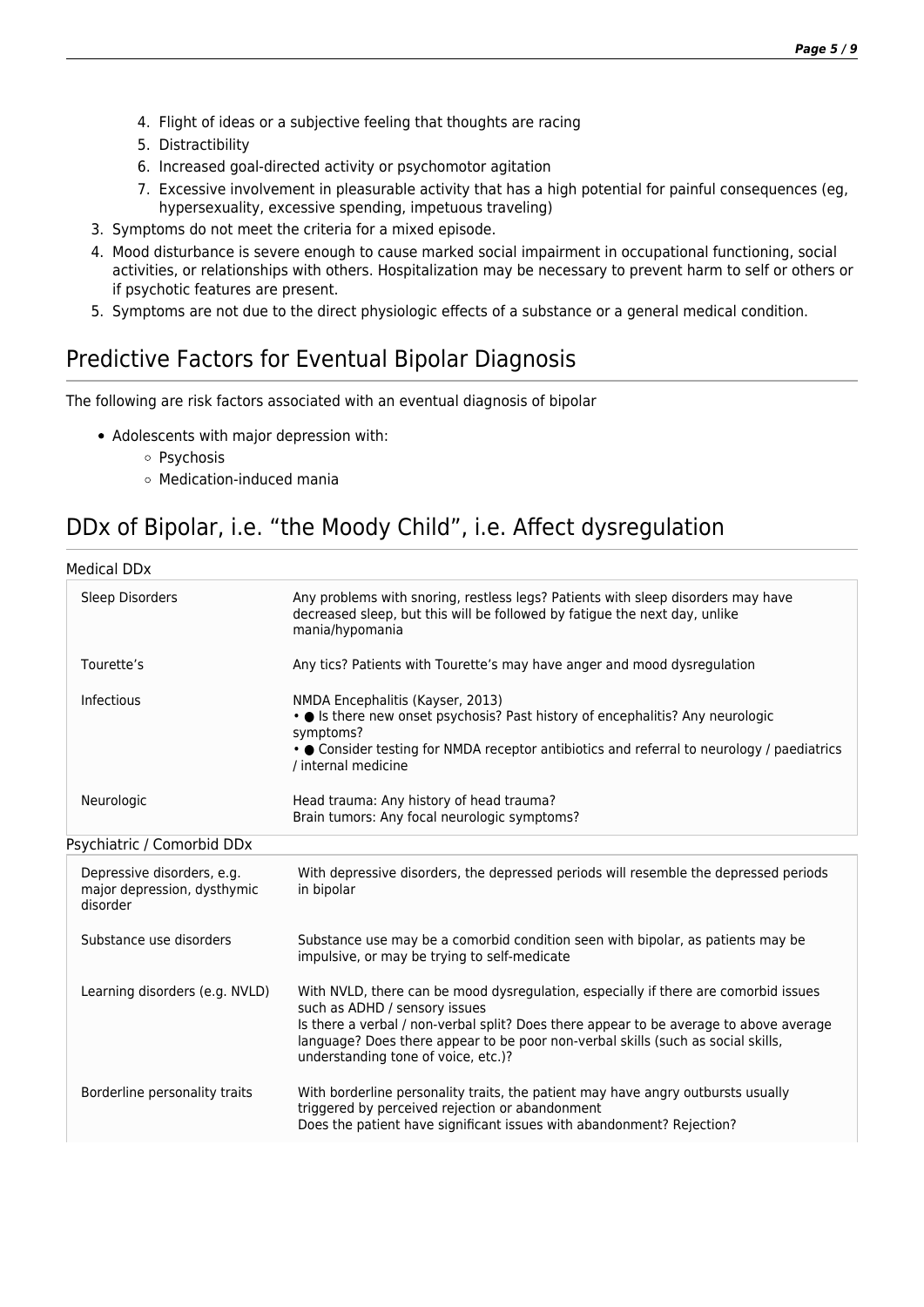| Disruptive mood<br>dysregulation disorder<br>(DMDD) | Children with DMDD have problems with angry outbursts, however studies show that<br>they are not at risk for developing bipolar disorder in the future (although they are at<br>risk for future depressive/anxiety disorders)<br>Bipolar disorder is episodic, whereas DMDD is more non-episodic<br>Screening questions<br>• Are there severe, recurrent temper outbursts that are grossly out of proportion in<br>intensity or duration to the situation? (e.g. tantrums last 20 minutes rather than simply<br>a few minutes; there may be physical violence with kicking, hitting, throwing spitting)<br>• Do they occur at least 3 or a week for one year or more?<br>• Between outbursts, is mood persistently negative (irritable, angry or sad) most of the<br>day?<br>• Do symptoms occur in at least two settings (home, school or with peers) for 12 or<br>more months?<br>• Did symptoms start after age 6 (i.e. toddlers cannot have it)?<br>• Did symptoms start before age 10? (i.e. it is a childhood condition) |
|-----------------------------------------------------|--------------------------------------------------------------------------------------------------------------------------------------------------------------------------------------------------------------------------------------------------------------------------------------------------------------------------------------------------------------------------------------------------------------------------------------------------------------------------------------------------------------------------------------------------------------------------------------------------------------------------------------------------------------------------------------------------------------------------------------------------------------------------------------------------------------------------------------------------------------------------------------------------------------------------------------------------------------------------------------------------------------------------------|
| Attention deficit hyperactivity<br>disorder (ADHD)  | With ADHD, symptoms (e.g. hyperactivity, distractibility) tend to be persistent and<br>represent the child's baseline.<br>With bipolar, symptoms are intermittent or episodic with periods of increased energy,<br>and periods of decreased energy.                                                                                                                                                                                                                                                                                                                                                                                                                                                                                                                                                                                                                                                                                                                                                                            |
| Autism spectrum disorder<br>(ASD)                   | With ASD, there may be problems with emotional regulation, such as meltdowns with<br>changes and transitions; problems seeing other's perspectives may appear selfish or<br>grandiose.<br>Are there narrow, stereotyped routines? Difficulties with changes/transitions?                                                                                                                                                                                                                                                                                                                                                                                                                                                                                                                                                                                                                                                                                                                                                       |
| Sensory processing disorder                         | With sensory processing issues, patients may be easily triggered into red zone (<br>emotional dysregulation and meltdowns) when overstimulated. Are there sensitivities to<br>sound? Light? Touch?                                                                                                                                                                                                                                                                                                                                                                                                                                                                                                                                                                                                                                                                                                                                                                                                                             |
| Intermittent explosive<br>disorder (IED)            | Are there periods of explosive anger that is disproportionate?                                                                                                                                                                                                                                                                                                                                                                                                                                                                                                                                                                                                                                                                                                                                                                                                                                                                                                                                                                 |

# Physical Exam

There are no specific physical findings in bipolar. However, physical can help to:

- Rule out contributory medical conditions such as
	- Hyperthyroidism, which can mimic bipolar
	- Hypothyroidism, which can mimic depression

## Investigations

There are no diagnostic investigations for bipolar however investigations may help rule out contributory medical conditions such as:

- B12/folate to rule out B12/folate deficiency
- Thyroid indices such as TSH to help rule out hyperthyroidism
- Sleep studies can help assess sleep problems

# Management: Non-Medication Strategies

Teach child/ parents how to self-regulate

- Common elements of self-regulation programs include
	- Teaching the child about the concept of being
		- "Engine running just right" / "Green zone", i.e. optimal regulation, where one can learn, work and play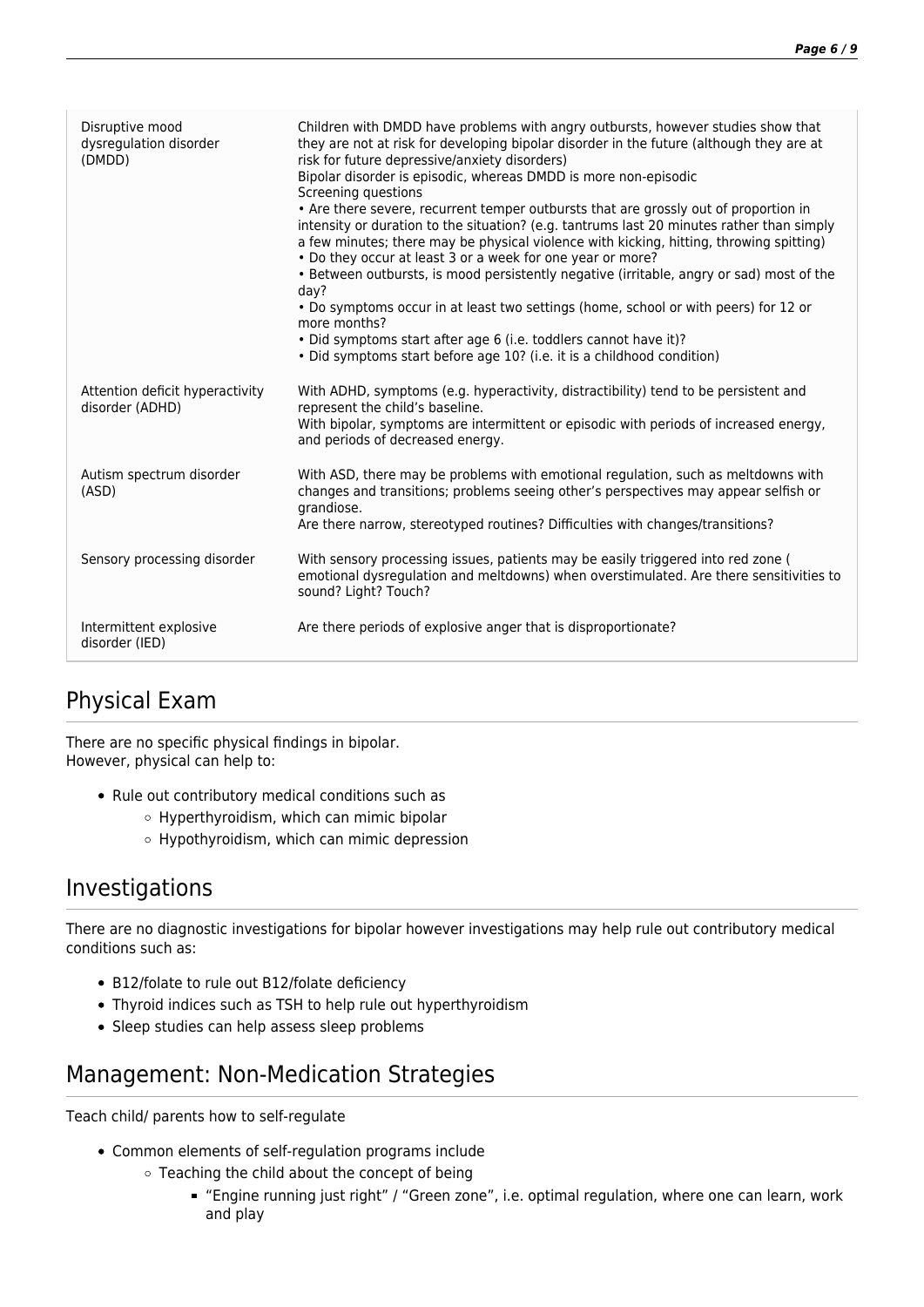- Family is taught how to find activities that provide optimal stimulation for the child/youth
- "Engine running too high" / "Red or yellow zone" (i.e. overstimulated, which can lead to fight / flight / freeze)
	- Family is taught strategies how to reduce stimulation when understimulated and/or using soothing, self-regulating strategies
- "Engine running too low" "Blue zone" (i.e. understimulated, which can lead to boredom
- Family is taught strategies how to safely increased stimulation when understimulated  $\circ$  Self-regulation programs that many schools use include:
	- D Zones of Regulation ([www.zonesofregulation.com](http://www.zonesofregulation.com/index.html))
		- Alert Program ([www.alertprogram.com](http://www.alertprogram.com))

Regular routines to set biorhythms might include

Example of a routine for a child/youth on a school day

| Morning routine      | • Regular wakeup time.<br>. Exposure to light in the morning ideally to set circadian rhythm.<br>• Breakfast with others.                                                                                                                                                                                                                                                                                                                                                                                                                                                                                                                                                                                                                                                                                                                                                               |
|----------------------|-----------------------------------------------------------------------------------------------------------------------------------------------------------------------------------------------------------------------------------------------------------------------------------------------------------------------------------------------------------------------------------------------------------------------------------------------------------------------------------------------------------------------------------------------------------------------------------------------------------------------------------------------------------------------------------------------------------------------------------------------------------------------------------------------------------------------------------------------------------------------------------------|
| School routines      | • Consider accommodations/modifications for school so that school can help<br>. Identify what strategies help get the child into their calm zone (aka "green zone") E.g. do<br>have regular things in the schedule that help with self-regulation, e.g. regular nature time and<br>movement, etc.<br>• Avoid triggers that get the child into upset zone (aka "yellow zone")<br>Is the child getting upset and in "yellow zone", identify what strategies help get back into<br>calm ("green zone"). E.g. Do validate emotional upset, do give a break, etc.<br>• Avoid triggers that get into fight/flight zone (aka "red zone")<br>s Is child in "red zone"? Have strategies to get back into "yellow", e.g. giving space, calming<br>sensory environment, monitor from distance, evacuate classroom, don't give punishment, don't<br>threaten consequences, don't make things worse. |
| After school routine | • Outdoor time<br>• Free time (ideally less electronics)                                                                                                                                                                                                                                                                                                                                                                                                                                                                                                                                                                                                                                                                                                                                                                                                                                |
| Dinner               | • Dinner time, ideally with others.                                                                                                                                                                                                                                                                                                                                                                                                                                                                                                                                                                                                                                                                                                                                                                                                                                                     |
| Evening              | • Healthy activities, ideally as a family.                                                                                                                                                                                                                                                                                                                                                                                                                                                                                                                                                                                                                                                                                                                                                                                                                                              |
| Bedtime routine      | . Regular, soothing routines such as calming bath, shower with calming scents.<br>• Brush teeth, put on pajamas.<br>· Calm non-electronic activities, e.g. drawing, reading, doing Legos, etc.<br>. If listening to music on a device, turn on low blue settings, listen to music NOT watch videos.<br>. Low blue light environment to promote melatonin, e.g. have red / orange LED lights in the<br>bedroom and ideally the sleeping areas.                                                                                                                                                                                                                                                                                                                                                                                                                                           |

### Medication Management

- Don't make things worse
	- $\circ$  Stop any stimulants.
	- Taper down and stop any antidepressants.
- Are there symptoms of mania, or mixed (i.e. irritability), without psychosis? If so, then consider:
	- First-line: Monotherapy with
		- **Mood stabilizer (e.g. Li, DVPA or CBZ) or**
		- Atypical (Olanzapine, Quetiapine or Risperidone)
	- Second-line: Monotherapy PLUS Augmentation with
		- **Mood stabilizer (e.g. Li, DVPA or CBZ) PLUS**
		- Atypical (Olanzapine, Quetiapine or Risperidone)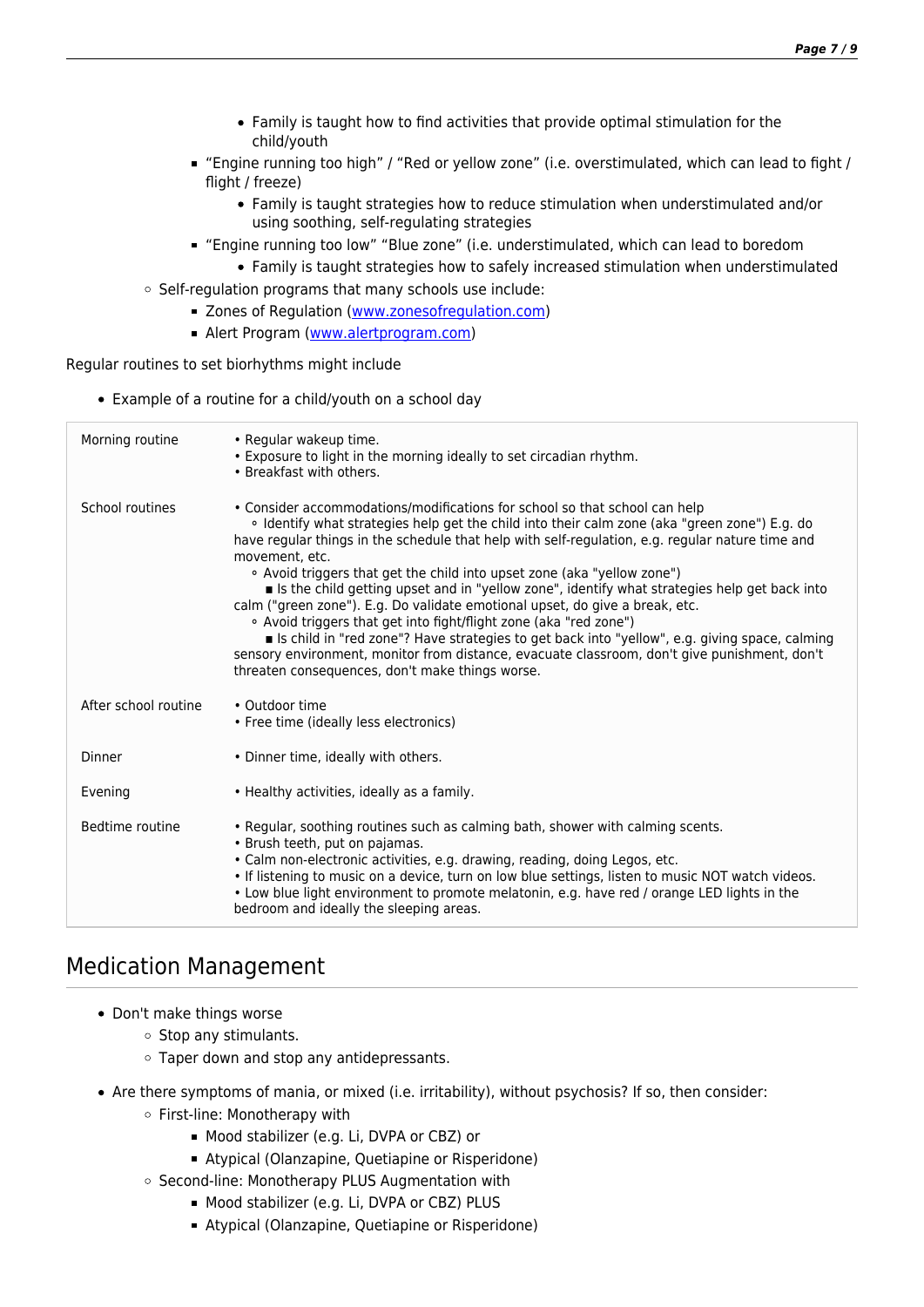- Is there significant depression?
	- Consider lithium or lamotrigine (March, 2005).
- Are there persisting ADHD symptoms such as significant distractibility?
	- $\circ$  Consider low dose stimulants for ADHD symptoms (in conjunction with a mood stabilizer) (March, 2005).

Reference

Treatment Guidelines for Children and Adolescents with Bipolar Disorder, JACAAP March 2005.

## When and Where to Refer

Is the patient having clear symptoms of a mania/hypomania, along with significant impairment of function (e.g. unable to attend school; needing constant supervision)?

Consider admission to hospital in speaking with psychiatry on-call.

# Case, Part 2

You are seeing 15-yo Dave for severe mood swings. His symptoms have not responded to a trial of psychotherapy. Symptoms worsened with a trial of SSRIs. History reveals episodes of increased mood and energy, decreased need for sleep. These episodes are followed by periods of depression. You wonder about possible medication-induced bipolar, and thus:

You stop his antidepressant medications.

- You recommend various lifestyle strategies, in particular sleep hygiene and regular biorhythms.
- You start with an antipsychotic (Olanzapine 2.5-5 mg qhs) at bedtime to help regulate sleep and circadian rhythm, given problems with insomnia.
- You schedule follow up within 1-2 weeks to review. At that time, you will review his Olanzapine, and consider increasing if necessary.

### References

Baldessarini RJ, Bolzani L, Cruz N, Jones PB, Lai M, Lepri B, Perez J, Salvatore P, Tohen M, Tondo L, Vieta E, J Affect Disord. 2010 Feb; 121(1-2):143-6.

Chengappa KN, Kupfer DJ, Frank E, Houck PR, Grochocinski VJ, Cluss PA, Stapf DA. Am J Psychiatry. 2003 Sep; 160(9):1636-42.

Culpepper L: The Diagnosis and Treatment of Bipolar Disorder: Decision-Making in Primary Care, Prim Care Companion CNS Disord. 2014; 16(3).

<https://www.ncbi.nlm.nih.gov/pmc/articles/PMC4195640/>

Goldstein BI et al.: Further evidence for a developmental subtype of bipolar disorder defined by age at onset: results from the national epidemiologic survey on alcohol and related conditions. Am J Psychiatry. 2006;163(9):1633–6.

Goodwin FK, Jamison K. Manic-Depressive Illness: bipolar disorders and recurrent depression. 2nd ed. New York, N.Y: Oxford University Press; 2007.

Henry DB, Pavuluri MN, Youngstrom E, et al. Accuracy of brief and full forms of the Child Mania Rating Scale. Journal of Clinical Psychology. 2008;64:368–381.

Kayser et al.: Frequency and characteristics of isolated psychiatric episodes in anti-NMDA receptor encephalitis, JAMA Neurol. 2013 Sep 1; 70(9).

<https://www.ncbi.nlm.nih.gov/pmc/articles/PMC3809325/>

Kessler et al.: National Comorbidity Survey Replication Adolescent Supplement (NCS-A): III. Concordance of DSM-IV/CIDI Diagnoses With Clinical Reassessments, J. Am. Acad. Child & Adolesc. Psychiatr, 2009 Apr; 48(4): 386-399. Kowatch et al.: Treatment Guidelines for Children and Adolescents with Bipolar Disorder, J. Am. Acad. ChildAdo/esc. Psychiatry. 2005;44(3):213-235.

Rohde P et al.: Key Characteristics of Major Depressive Disorder Occurring in Childhood, Adolescence, Emerging Adulthood, Adulthood. Clin. Psychol. Sci, 2013 Jan; 1(1).